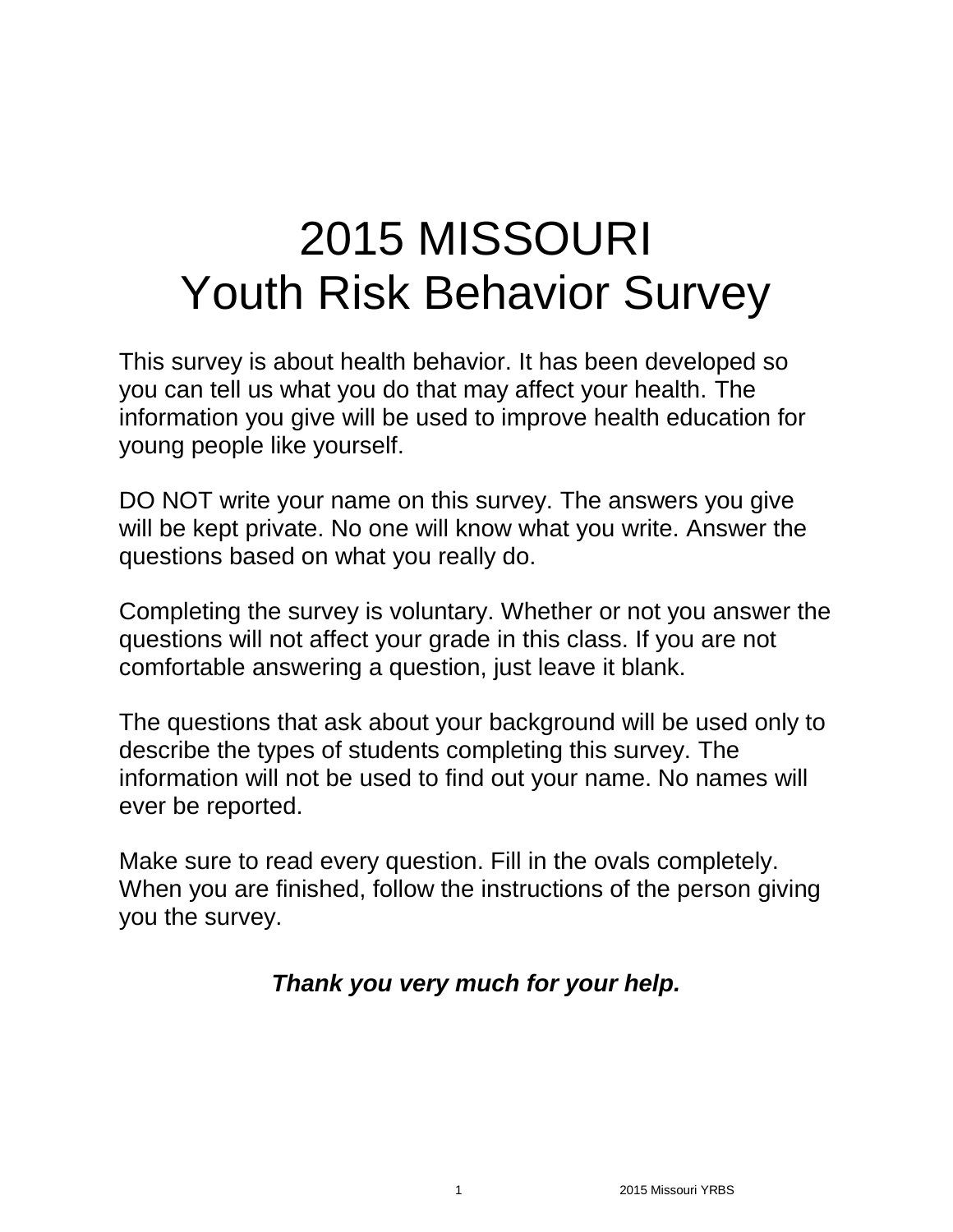#### **Directions**

- **Use a #2 pencil only.**
- **Make dark marks.**
- **•Fill in a response like this: A B**  $\bullet$  **D.**
- **If you change your answer, erase your old answer completely.**
- 1. How old are you?
	- A. 12 years old or younger
	- B. 13 years old
	- C. 14 years old
	- D. 15 years old<br>E. 16 years old
	- 16 years old
	- F. 17 years old
	- G. 18 years old or older
- 2. What is your sex?
	- A. Female
	- B. Male
- 3. In what grade are you?
	- A. 9th grade
	- B. 10th grade
	- C. 11th grade
	- D. 12th grade
	- E. Ungraded or other grade
- 4. Are you Hispanic or Latino?
	- A. Yes
	- B. No
- 5. What is your race? **(Select one or more responses.)**
	- A. American Indian or Alaska Native
	- B. Asian
	- C. Black or African American
	- D. Native Hawaiian or Other Pacific **Islander**
	- E. White

6. How tall are you without your shoes on? Directions: Write your height in the shaded blank boxes. Fill in the matching oval below each number.

#### Example

| <b>Height</b>  |                |  |
|----------------|----------------|--|
| Feet           | <b>Inches</b>  |  |
| 5              | 7              |  |
| $\circledS$    | $^{\circledR}$ |  |
| $^{\circledR}$ | $\circled{0}$  |  |
|                | $^{\circledR}$ |  |
| $^{\circledR}$ | $\circledS$    |  |
| $\circledcirc$ | $^{\circledR}$ |  |
|                | $\circledS$    |  |
|                | $^{\circledR}$ |  |
|                | ٠              |  |
|                | $^{\circledR}$ |  |
|                | $^{\circledR}$ |  |
|                | $^{\circledR}$ |  |
|                | ſÌ             |  |

7. How much do you weigh without your shoes on?

Directions: Write your weight in the shaded blank boxes. Fill in the matching oval below each number.

#### Example

| <b>Weight</b>                             |                         |                         |
|-------------------------------------------|-------------------------|-------------------------|
| <b>Pounds</b>                             |                         |                         |
|                                           | $\overline{\mathbf{5}}$ | $\overline{2}$          |
| $^\copyright$                             | $^{\circledR}$          | $\circledcirc$          |
| £                                         | $\mathbb{C}$            | $\overline{\mathbb{O}}$ |
| $\overline{\textcircled{2}}$              | $\circled{2}$           |                         |
| $\overline{\textcircled{\scriptsize{3}}}$ | ③                       | <sup>3</sup>            |
|                                           | C                       | ⊕                       |
|                                           |                         | $\overline{\mathbb{G}}$ |
|                                           | $^\copyright$           | $^{\copyright}$         |
|                                           | T                       | T                       |
|                                           | ®                       | ®                       |
|                                           | วิ                      | 9                       |

#### **The next 8 questions ask about safety.**

- 8. **When you rode a bicycle** during the past 12 months, how often did you wear a helmet?
	- A. I did not ride a bicycle during the past 12 months
	- B. Never wore a helmet
	- C. Rarely wore a helmet
	- D. Sometimes wore a helmet
	- E. Most of the time wore a helmet
	- F. Always wore a helmet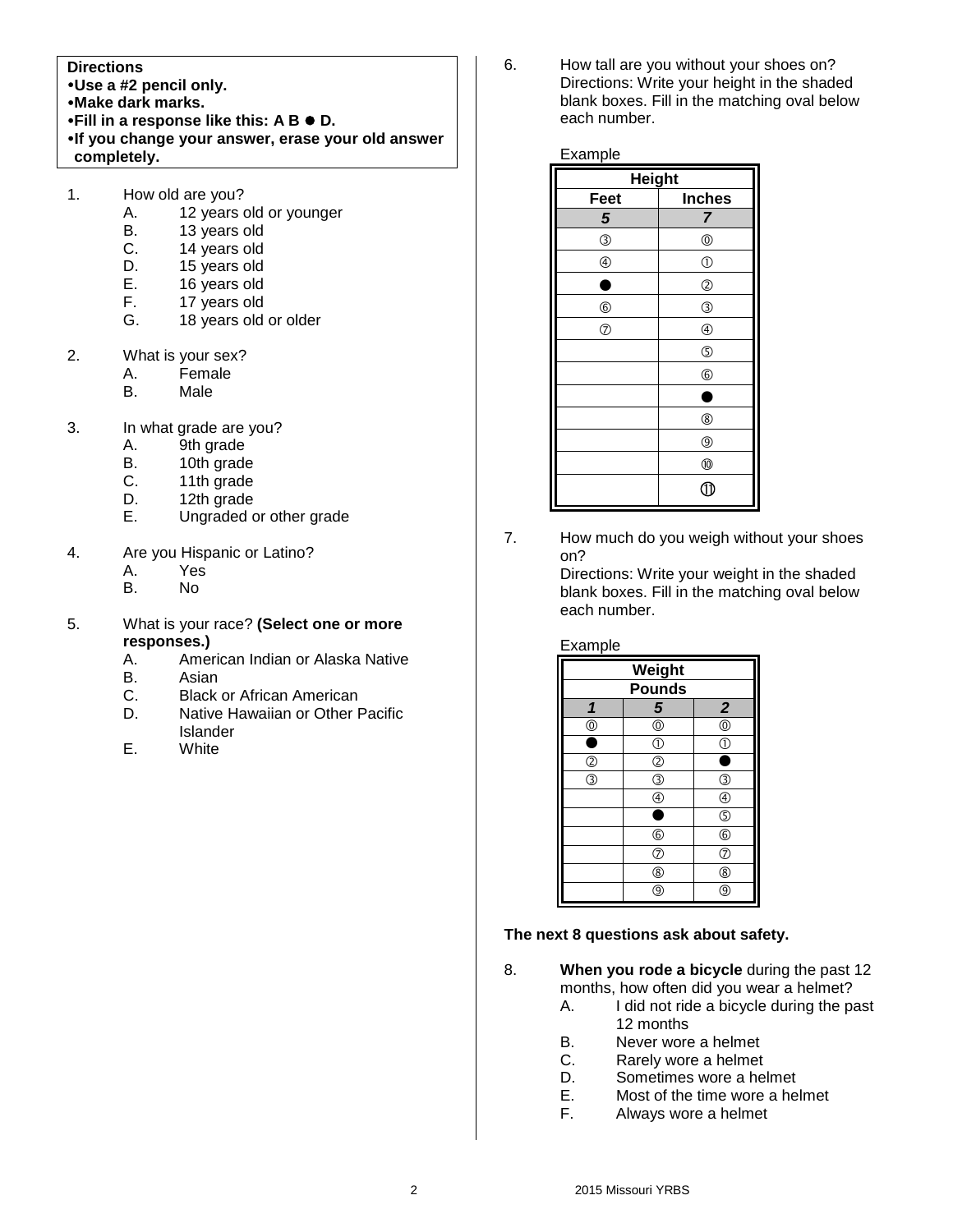- 9. How often do you wear a seat belt when **riding**  in a car driven by someone else?
	- A. Never
	- B. Rarely
	- C. Sometimes
	- D. Most of the time
	- E. Always
- 10. How often do you wear a seat belt when **driving** a car?
	- A. I do not drive a car
	- B. Never
	- C. Rarely
	- D. Sometimes
	- E. Most of the time<br>F. Always
	- **Always**
- 11. During the past 30 days, how many times did you **ride** in a car or other vehicle **driven by someone who had been drinking alcohol**?
	- A. 0 times B. 1 time
	-
	- C. 2 or 3 times
	- D. 4 or 5 times
	- E. 6 or more times
- 12. During the past 30 days, how many times did you **drive** a car or other vehicle **when you had been drinking alcohol**?
	- A. I did not drive a car or other vehicle during the past 30 days
	- B. 0 times
	- C. 1 time
	- D. 2 or 3 times
	- E. 4 or 5 times
	- F. 6 or more times
- 13. During the past 30 days, on how many days did you **text or e-mail** while **driving** a car or other vehicle?
	- A. I did not drive a car or other vehicle during the past 30 days
	- B. 0 days
	- C. 1 or 2 days
	- D. 3 to 5 days
	- E. 6 to 9 days
	- F. 10 to 19 days
	- G. 20 to 29 days<br>H. All 30 days
	- All 30 days
- 14. During the past 30 days, on how many days did you **talk on a cell phone** while **driving** a car or other vehicle?
	- A. I did not drive a car or other vehicle during the past 30 days
	- B. 0 days
	- C. 1 or 2 days
	- D. 3 to 5 days
	- E. 6 to 9 days<br>F. 10 to 19 da
	- 10 to 19 days
	- G. 20 to 29 days
	- H. All 30 days
- 15. During the past 30 days, on how many days did you **ride** in a car or other vehicle **driven** by someone who was **texting or talking on a cell phone** while **driving**?
	- A. 0 days<br>B. 1 or 2 o
		- 1 or 2 days
	- C. 3 to 5 days
	- D. 6 to 9 days
	- E. 10 to 19 days
	- F. 20 to 29 days
	- G. All 30 days

#### **The next 6 questions ask about violence-related behaviors.**

- 16. During the past 30 days, on how many days did you carry **a weapon** such as a gun, knife, or club?
	- A. 0 days
	- B. 1 day
	- C. 2 or 3 days
	- D. 4 or 5 days
	- E. 6 or more days
- 17. During the past 30 days, on how many days did you carry a weapon such as a gun, knife, or club **on school property**?
	- A. 0 days
	- B. 1 day
	- C. 2 or 3 days
	- D. 4 or 5 days
	- E. 6 or more days
- 18. During the past 30 days, on how many days did you **not** go to school because you felt you would be unsafe at school or on your way to or from school?
	- A. 0 days
	- B. 1 day<br>C. 2 or 3
	- 2 or 3 days
	- D. 4 or 5 days
	- E. 6 or more days
- 19. During the past 12 months, how many times were you in a physical fight in which you were injured and had to be treated by a doctor or nurse?
	- A. 0 times
	- B. 1 time
	- C. 2 or 3 times
	- D. 4 or 5 times
	- E. 6 or more times
- 20. Have you ever been physically forced to have sexual intercourse when you did not want to?
	- A. Yes
	- B. No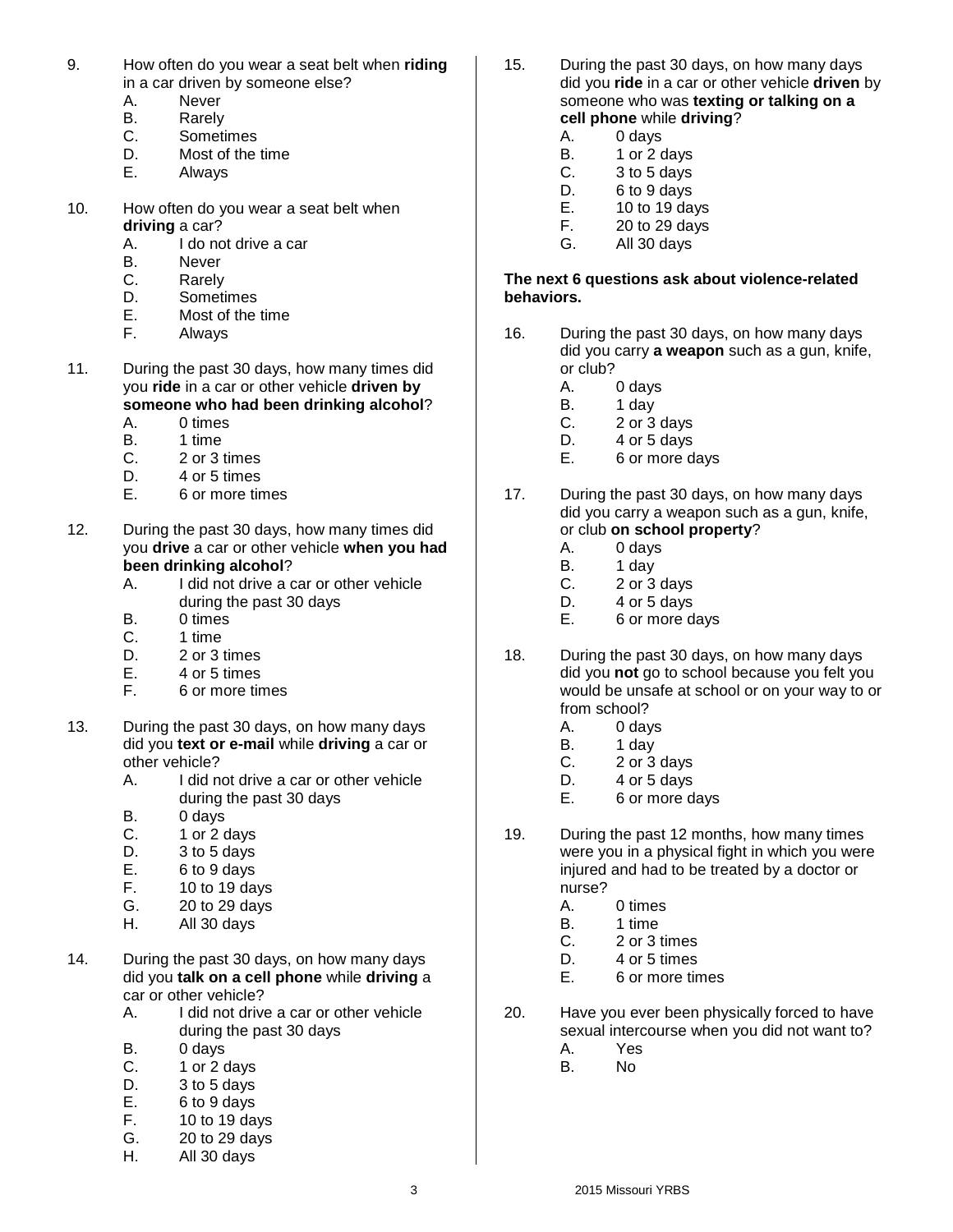- 21. During the past 12 months, how many times did someone you were dating or going out with physically hurt you on purpose? (Count such things as being hit, slammed into something, or injured with an object or weapon.)
	- A. I did not date or go out with anyone during the past 12 months
	- B. 0 times
	- C. 1 time
	- D. 2 or 3 times
	- E. 4 or 5 times
	- F. 6 or more times

**The next 2 questions ask about bullying. Bullying is when 1 or more students tease, threaten, spread rumors about, hit, shove, or hurt another student over and over again. It is not bullying when 2 students of about the same strength or power argue or fight or tease each other in a friendly way.**

- 22. During the past 12 months, have you ever been bullied **on school property**? A. Yes
	- B. No
- 23. During the past 12 months, have you ever been **electronically** bullied? (Count being bullied through e-mail, chat rooms, instant messaging, websites, or texting.) A. Yes
	- B. No

**The next 5 questions ask about sad feelings and attempted suicide. Sometimes people feel so depressed about the future that they may consider attempting suicide, that is, taking some action to end their own life.**

- 24. During the past 12 months, did you ever feel so sad or hopeless almost every day for **two weeks or more in a row** that you stopped doing some usual activities? A. Yes
	- B. No
- 25. During the past 12 months, did you ever **seriously** consider attempting suicide?
	- A. Yes
	- B. No
- 26. During the past 12 months, did you make a plan about how you would attempt suicide? A. Yes
	- B. No
- 27. During the past 12 months, how many times did you actually attempt suicide?
	- A. 0 times
	- B. 1 time
	- C. 2 or 3 times
	- D. 4 or 5 times
	- E. 6 or more times
- 28. **If you attempted suicide** during the past 12 months, did any attempt result in an injury, poisoning, or overdose that had to be treated by a doctor or nurse?
	- A. **I did not attempt suicide** during the past 12 months
	- B. Yes
	- C. No

#### **The next 16 questions ask about tobacco use.**

- 29. Have you ever tried cigarette smoking, even one or two puffs?
	- A. Yes
	- B. No
- 30. How old were you when you smoked a whole cigarette for the first time?
	- A. I have never smoked a whole cigarette
	- B. 8 years old or younger
	- C. 9 or 10 years old
	- D. 11 or 12 years old
	- E. 13 or 14 years old
	- F. 15 or 16 years old
	- G. 17 years old or older
- 31. During the past 30 days, on how many days did you smoke cigarettes?
	- A. 0 days
	- B. 1 or 2 days
	- C. 3 to 5 days
	- D. 6 to 9 days
	- E. 10 to 19 days
	- F. 20 to 29 days
	- G. All 30 days
- 32. During the past 30 days, how did you **usually** get your own cigarettes? (Select only **one** response.)
	- A. I did not smoke cigarettes during the past 30 days
	- B. I bought them in a store such as a convenience store, supermarket, discount store, or gas station
	- C. I got them on the Internet
	- D. I gave someone else money to buy them for me
	- E. I borrowed (or bummed) them from someone else
	- F. A person 18 years old or older gave them to me
	- G. I took them from a store or family member
	- H. I got them some other way
- 33. During the past 12 months, did you ever try **to quit** smoking cigarettes?
	- A. I did not smoke during the past 12 months
	- B. Yes
	- C. No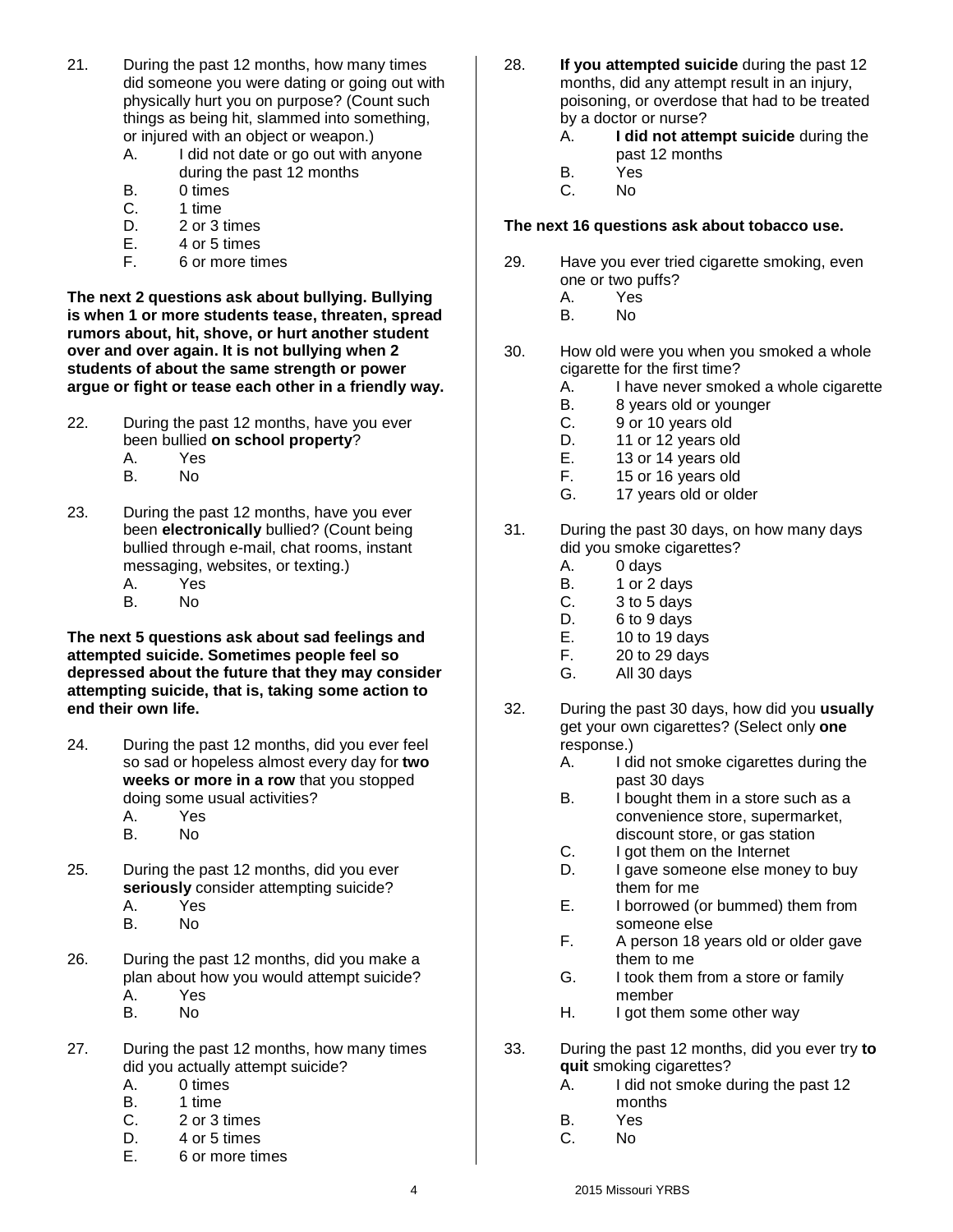- 34. Do you want to stop smoking cigarettes for good?
	- A. I do not smoke cigarettes
	- B. Yes
	- C. No
- 35. Do you think you will smoke a cigarette at any time during the next year?
	- A. Definitely yes
	- B. Probably yes
	- C. Probably not
	- D. Definitely not
- 36. If one of your best friends offered you a cigarette, would you smoke it?
	- A. Definitely yes
	- B. Probably yes
	- C. Probably not
	- D. Definitely not
- 37. Have you ever used **chewing tobacco, snuff, or dip**, such as Redman, Levi Garrett, Beechnut, Skoal, Skoal Bandits, or Copenhagen? A. Yes
	- B. No
- 38. During the past 30 days, on how many days did you use **chewing tobacco, snuff, or dip**, such as Redman, Levi Garrett, Beechnut, Skoal, Skoal Bandits, or Copenhagen?
	- A. 0 days
	- B. 1 or 2 days
	- C. 3 to 5 days
	- D. 6 to 9 days
	- E. 10 to 19 days
	- F. 20 to 29 days
	- G. All 30 days
- 39. Have you ever tried smoking **cigars, cigarillos, or little cigars**, even one or two puffs? A. Yes
	-
	- B. No
- 40. During the past 30 days, on how many days did you smoke **cigars, cigarillos, or little cigars**?
	- A. 0 days
	- B. 1 or 2 days
	- C. 3 to 5 days
	- D. 6 to 9 days
	- E. 10 to 19 days
	- F. 20 to 29 days
	- G. All 30 days
- 41. Have you ever participated in a program to help you quit using tobacco?
	- A. I have never used tobacco
	- B. Yes
	- C. No
- 42. Does your school have any special groups or classes for students who want to quit using tobacco?
	- A. Yes
	- B. No<br>C. Not
	- Not sure
- 43. During the past 30 days, on how many days have you seen or heard ads on TV, the Internet, or on the radio about the dangers of cigarette smoking?
	- A. 0 days
	- B. 1 or 2 days
	- C. 3 to 5 days
	- D. 6 to 9 days
	- E. 10 to 19 days
	- F. 20 to 29 days
	- G. All 30 days
- 44. How often do you see ads for tobacco products when you use the Internet?
	- A. I do not use the Internet
	- B. Never
	- C. Rarely
	- D. Sometimes
	- E. Most of the time
	- F. Always

#### **The next 11 questions ask about secondhand tobacco smoke.**

- 45. Does anyone who lives with you smoke cigarettes?
	- A. Yes
	- B. No
	- C. Not sure
- 46. During the past 7 days, on how many days did someone smoke tobacco products in your home while you were there?
	- A. 0 days
	- B. 1 day
	- C. 2 days
	- D. 3 days
	- E. 4 days
	- F. 5 days
	- G. 6 days
	- H. 7 days
- 47. During the past 7 days, on how many days did you ride in a vehicle where someone was smoking a tobacco product?
	- A. 0 days
	- B. 1 day
	- C. 2 days
	- D. 3 days
	- E. 4 days
	- F. 5 days
	- G. 6 days
	- H. 7 days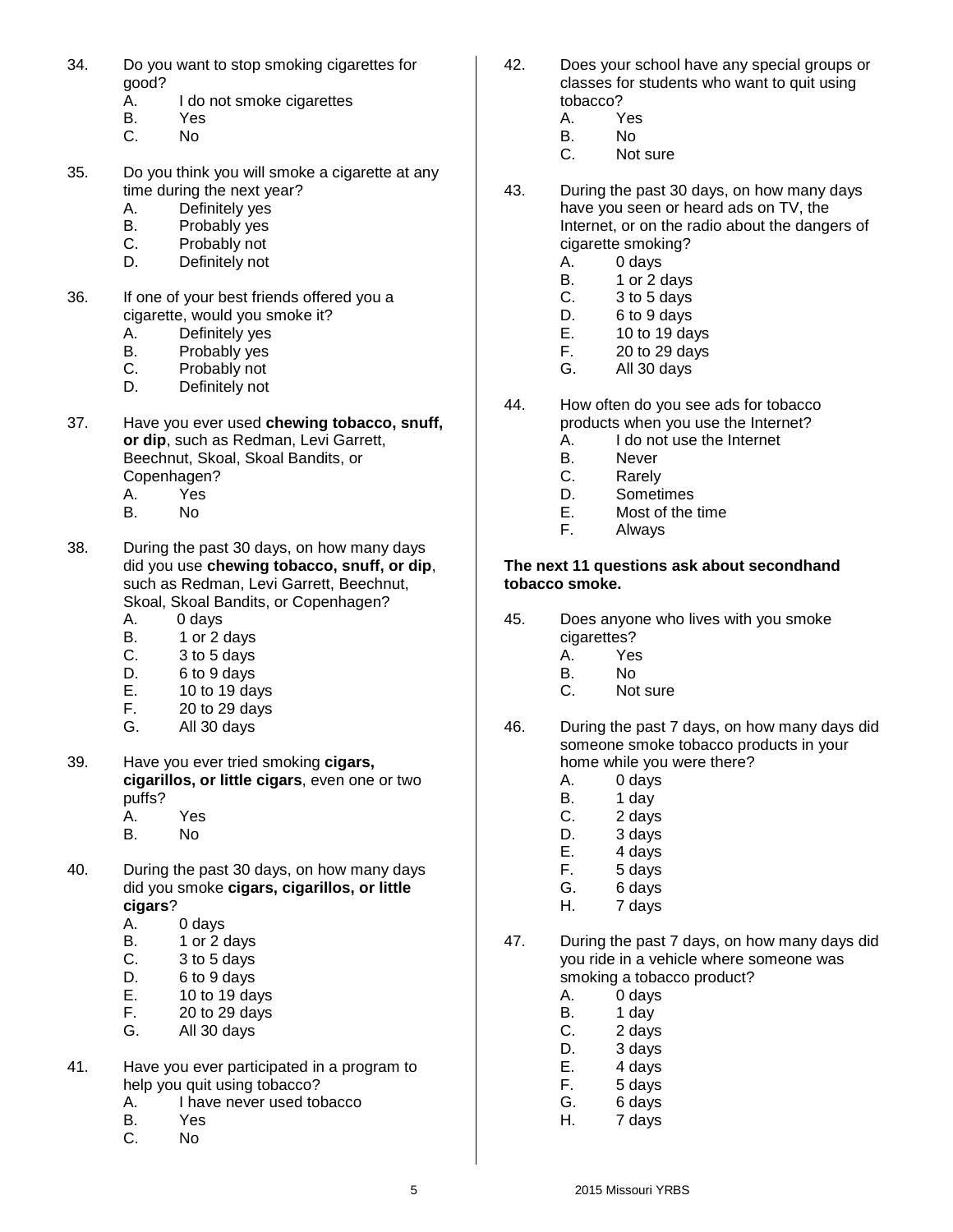- 48. During the past 7 days, on how many days did you breathe the smoke from someone who was smoking tobacco products in indoor or outdoor public places (such as school buildings, stores, restaurants, stadiums, school grounds, parking lots, and parks)?
	- A. 0 days
	- B. 1 day
	- C. 2 days
	- D. 3 days
	- E. 4 days
	- F. 5 days
	- G. 6 days H. 7 days
- 49. During the past 7 days, on how many days did you breathe the smoke from someone who was smoking tobacco products in the place where you work?
	- A. I did not work during the past 7 days
	- B. 0 days
	- C. 1 day
	- D. 2 days
	- E. 3 days
	- F. 4 days
	- G. 5 days
	- H. 6 or 7 days
- 50. During the past 12 months, did you participate in any community activities to educate the public about the dangers of secondhand smoke?
	- A. Yes
	- B. No
- 51. Which of the following statements best describes the rules about smoking tobacco products inside the home where you live?
	- A. Never allowed inside my home<br>B. Allowed only at some times or i
	- Allowed only at some times or in some places
	- C. Always allowed inside my home
- 52. Which of the following statements best describes the rules about smoking tobacco products in the vehicles that you and family members who live with you drive?
	- A. Never allowed inside the vehicles
	- B. Sometimes allowed inside the vehicles
	- C. Always allowed inside the vehicles
- 53. What do you think people should do about smoking tobacco products in their home?
	- A. Never allow smoking inside their home
	- B. Allow smoking at some times or in some places
	- C. Always allow smoking inside their home
- 54. What do you think people should do about smoking tobacco products in their vehicles?
	- A. Never allow smoking in their vehicles
	- B. Allow smoking at some times in their vehicles
	- C. Always allow smoking inside the vehicles
- 55. What do you think employers should do about smoking in indoor areas in places where people work?
	- A. Never allow smoking in indoor areas in places where people work
	- B. Allow smoking only at some times or in some places
	- C. Always allow smoking in indoor areas in places where people work

#### **The next 2 questions ask about electronic vapor products, such as blu, NJOY, or Starbuzz. Electronic vapor products include e-cigarettes, ecigars, e-pipes, vape pipes, vaping pens, ehookahs, and hookah pens.**

- 56. Have you ever used an electronic vapor product?
	- A. Yes
	- B. No
- 57. During the past 30 days, on how many days did you use an electronic vapor product?
	- A. 0 days
	- B. 1 or 2 days
	- C. 3 to 5 days
	- D. 6 to 9 days
	- E. 10 to 19 days
	- F. 20 to 29 days
	- G. All 30 days

**The next 4 questions ask about drinking alcohol. This includes drinking beer, wine, wine coolers, and liquor such as rum, gin, vodka, or whiskey. For these questions, drinking alcohol does not include drinking a few sips of wine for religious purposes.**

- 58. How old were you when you had your first drink of alcohol other than a few sips?
	- A. I have never had a drink of alcohol other than a few sips
		-
		- B. 8 years old or younger<br>C. 9 or 10 years old 9 or 10 years old
		- D. 11 or 12 years old
		- E. 13 or 14 years old
		- F. 15 or 16 years old
		- G. 17 years old or older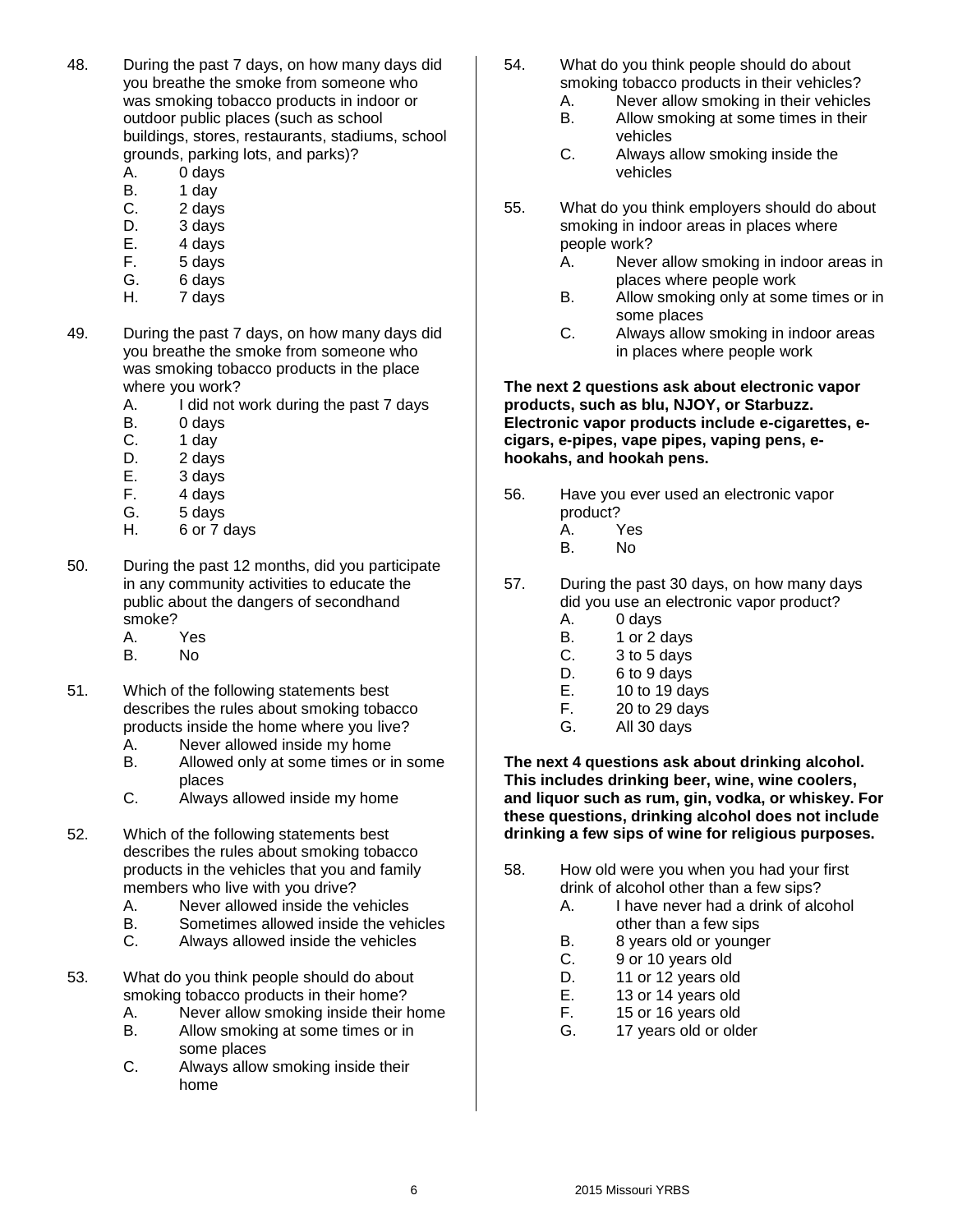- 59. During the past 30 days, on how many days did you have at least one drink of alcohol?
	- A. 0 days
	- B. 1 or 2 days
	- $C.$  3 to 5 days<br>D. 6 to 9 days
	- $6$  to  $9$  days
	- E. 10 to 19 days F. 20 to 29 days
	-
	- G. All 30 days
- 60. During the past 30 days, on how many days did you have 5 or more drinks of alcohol in a row, that is, within a couple of hours?
	- A. 0 days
	- B. 1 day
	- C. 2 days
	- D. 3 to 5 days
	- E. 6 to 9 days
	- F. 10 to 19 days<br>G. 20 or more da
	- 20 or more days
- 61. During the past 30 days, how did you **usually** get the alcohol you drank?
	- A. I did not drink alcohol during the past 30 days
	- B. I bought it in a store such as a liquor store, convenience store, supermarket, discount store, or gas station
	- C. I bought it at a restaurant, bar, or club
	- D. I bought it at a public event such as a concert or sporting event
	- E. I gave someone else money to buy it for me
	- F. Someone gave it to me
	- G. I took it from a store or family member
	- H. I got it some other way

#### **The next question asks about marijuana use. Marijuana also is called grass or pot.**

62. During the past 30 days, how many times did you use marijuana?

A. 0 times

- B. 1 or 2 times
- C. 3 to 9 times
- D. 10 to 19 times
- 
- E. 20 to 39 times<br>F. 40 or more time 40 or more times

#### **The next question asks about prescription drug use.**

- 63. During your life, how many times have you taken a **prescription drug** (such as OxyContin, Percocet, Vicodin, codeine, Adderall, Ritalin, or Xanax) without a doctor's prescription?
	- A. 0 times
	- B. 1 or 2 times
	- C. 3 to 9 times
	- D. 10 to 19 times
	- E. 20 to 39 times
	- F. 40 or more times

#### **The next 6 questions ask about sexual behavior.**

- 64. Have you ever had sexual intercourse?
	- A. Yes
	- B. No
- 65. How old were you when you had sexual intercourse for the first time?
	- A. I have never had sexual intercourse
	- B. 11 years old or younger
	- C. 12 years old
	- D. 13 years old
	- E. 14 years old
	- F. 15 years old
	- G. 16 years old
	- H. 17 years old or older
- 66. During the past 3 months, with how many people did you have sexual intercourse?
	- A. I have never had sexual intercourse
	- B. I have had sexual intercourse, but not during the past 3 months
	- C. 1 person
	-
	- D. 2 people<br>E. 3 people 3 people
	- F. 4 people
	- G. 5 people
	- H. 6 or more people
- 67. Did you drink alcohol or use drugs before you had sexual intercourse the **last time**?
	- A. I have never had sexual intercourse
	- B. Yes
	- C. No
- 68. The **last time** you had sexual intercourse, did you or your partner use a condom?
	- A. I have never had sexual intercourse
	- B. Yes
	- C. No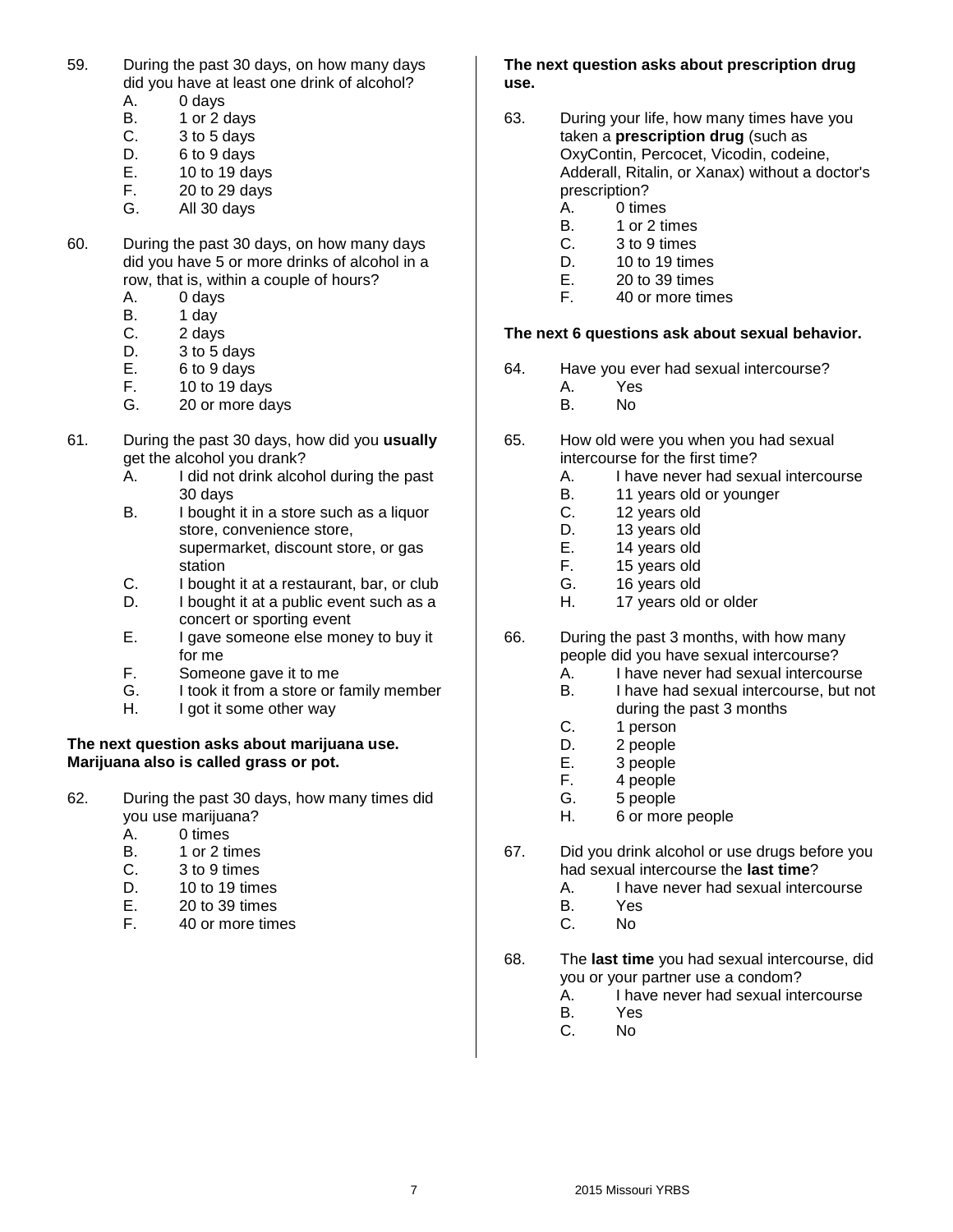- 69. The **last time** you had sexual intercourse, what **one** method did you or your partner use to **prevent pregnancy**? (Select only **one**  response.)
	- A. I have never had sexual intercourse
	- B. No method was used to prevent pregnancy
	- C. Birth control pills
	- D. Condoms
	- E. An IUD (such as Mirena or ParaGard) or implant (such as Implanon or Nexplanon)
	- F. A shot (such as Depo-Provera), patch (such as Ortho Evra), or birth control ring (such as NuvaRing)
	- G. Withdrawal or some other method
	- H. Not sure

#### **The next question asks about body weight.**

- 70. Which of the following are you trying to do about your weight?
	- A. **Lose** weight
	- B. **Gain** weight
	- C. **Stay** the same weight
	- D. I am **not trying to do anything** about my weight

**The next 10 questions ask about food you ate or drank during the past 7 days. Think about all the meals and snacks you had from the time you got up until you went to bed. Be sure to include food you ate at home, at school, at restaurants, or anywhere else.**

- 71. During the past 7 days, how many times did you drink **100% fruit juices** such as orange juice, apple juice, or grape juice? (Do **not** count punch, Kool-Aid, sports drinks, or other fruit-flavored drinks.)
	- A. I did not drink 100% fruit juice during the past 7 days
	- B. 1 to 3 times during the past 7 days
	- C. 4 to 6 times during the past 7 days
	- D. 1 time per day
	- E. 2 times per day
	- F. 3 times per day
	- G. 4 or more times per day
- 72. During the past 7 days, how many times did you eat **fruit**? (Do **not** count fruit juice.)
	- A. I did not eat fruit during the past 7 days
	- B. 1 to 3 times during the past 7 days
	- C. 4 to 6 times during the past 7 days
	- D. 1 time per day
	- E. 2 times per day
	- F. 3 times per day
	- G. 4 or more times per day
- 73. During the past 7 days, how many times did you eat **green salad**?
	- A. I did not eat green salad during the past 7 days
	- B. 1 to 3 times during the past 7 days<br>C. 4 to 6 times during the past 7 days
	- 4 to 6 times during the past 7 days
	- D. 1 time per day
	- E. 2 times per day
	- F. 3 times per day
	- G. 4 or more times per day
- 74. During the past 7 days, how many times did you eat **potatoes**? (Do **not** count french fries, fried potatoes, or potato chips.)
	- A. I did not eat potatoes during the past 7 days
	- B. 1 to 3 times during the past 7 days
	- C. 4 to 6 times during the past 7 days
	- D. 1 time per day
	- E. 2 times per day
	- F. 3 times per day
	- G. 4 or more times per day
- 75. During the past 7 days, how many times did you eat **carrots**?
	- A. I did not eat carrots during the past 7 days
	- B. 1 to 3 times during the past 7 days
	- C. 4 to 6 times during the past 7 days
	- D. 1 time per day
	- E. 2 times per day
	- F. 3 times per day
	- G. 4 or more times per day
- 76. During the past 7 days, how many times did you eat **other vegetables**? (Do **not** count green salad, potatoes, or carrots.)
	- A. I did not eat other vegetables during the past 7 days
	- B. 1 to 3 times during the past 7 days
	- C. 4 to 6 times during the past 7 days
	- D. 1 time per day
	- E. 2 times per day
	- F. 3 times per day
	- G. 4 or more times per day
- 77. During the past 7 days, how many times did you drink a **can, bottle, or glass of soda or pop**, such as Coke, Pepsi, or Sprite? (Do **not** count diet soda or diet pop.)
	- A. I did not drink soda or pop during the past 7 days
	- B. 1 to 3 times during the past 7 days
	- C. 4 to 6 times during the past 7 days
	- D. 1 time per day
	- E. 2 times per day
	- F. 3 times per day
	- G. 4 or more times per day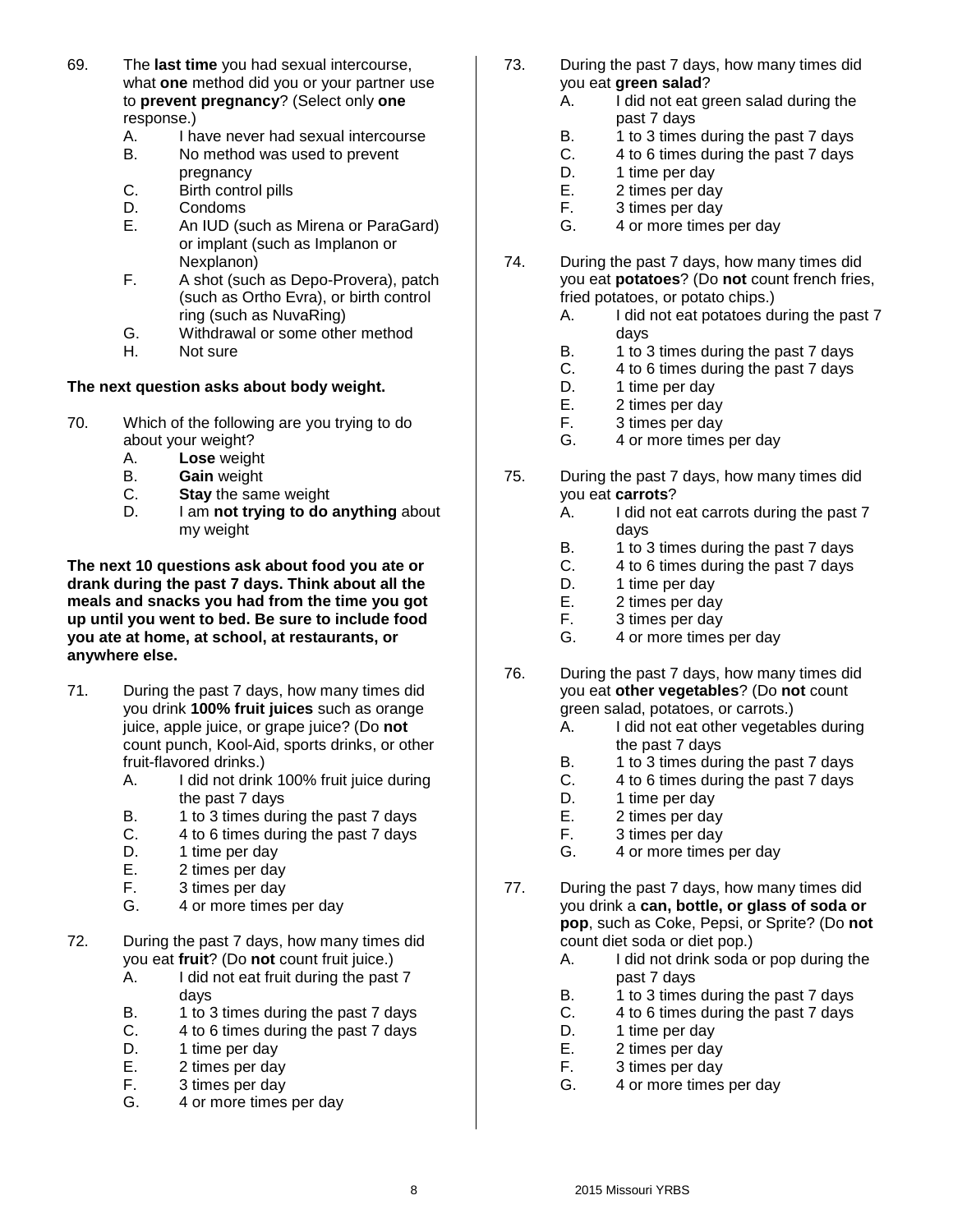- 78. During the past 7 days, how many times did you drink **a can, bottle, or glass of a sugarsweetened beverage** such as sports drinks (for example, Gatorade or PowerAde), energy drinks (for example, Red Bull or Jolt), lemonade, sweetened tea or coffee drinks, flavored milk, Snapple, or Sunny Delight? (Do **not** count soda or pop or 100% fruit juice.)
	- A. I did not drink these sugar-sweetened beverages during the past 7 days
	- B. 1 to 3 times during the past 7 days
	- C. 4 to 6 times during the past 7 days
	- D. 1 time per day
	- E. 2 times per day
	- F. 3 times per day
	- G. 4 or more times per day
- 79. During the past 7 days, how many **glasses of milk** did you drink? (Count the milk you drank in a glass or cup, from a carton, or with cereal. Count the half pint of milk served at school as equal to one glass.)
	- A. I did not drink milk during the past 7 days
	- B. 1 to 3 glasses during the past 7 days
	- C. 4 to 6 glasses during the past 7 days
	- D. 1 glass per day
	- E. 2 glasses per day
	- F. 3 glasses per day
	- G. 4 or more glasses per day
- 80. During the past 7 days, on how many days did you eat **breakfast**?
	- A. 0 days
	- B. 1 day
	- C. 2 days
	- D. 3 days
	- E. 4 days
	- F. 5 days
	- G. 6 days
	- H. 7 days

#### **The next 6 questions ask about physical activity.**

- 81. During the past 7 days, on how many days were you physically active for a total of **at least 60 minutes per day**? (Add up all the time you spent in any kind of physical activity that increased your heart rate and made you breathe hard some of the time.)
	- A. 0 days
	- B. 1 day
	- $C.$  2 days
	- D. 3 days
	- E. 4 days
	- F. 5 days
	- G. 6 days
	- H. 7 days

82. On how many of the past 7 days did you do exercises to **strengthen or tone your muscles**, such as push-ups, sit-ups, or weight

#### lifting?

- A. 0 days
- B. 1 day
- C. 2 days
- D. 3 days
- E. 4 days F. 5 days
- G. 6 days
- H. 7 days
- 83. On an average school day, how many hours do you watch TV?
	- A. I do not watch TV on an average school day
	- B. Less than 1 hour per day
	- C. 1 hour per day
	- D. 2 hours per day
	- E. 3 hours per day
	- F. 4 hours per day
	- G. 5 or more hours per day
- 84. On an average school day, how many hours do you play video or computer games or use a computer for something that is not school work? (Count time spent on things such as Xbox, PlayStation, an iPod, an iPad or other tablet, a smartphone, YouTube, Facebook or other social networking tools, and the Internet.)
	- A. I do not play video or computer games or use a computer for something that is not school work
	- B. Less than 1 hour per day
	- C. 1 hour per day
	- D. 2 hours per day
	- E. 3 hours per day
	- F. 4 hours per day
	- G. 5 or more hours per day
- 85. In an average week when you are in school, on how many days do you go to physical education (PE) classes?
	- A. 0 days
	- B. 1 day
	- C. 2 days
	- D. 3 days
	- E. 4 days
	- F. 5 days
- 86. During the past 12 months, on how many sports teams did you play? (Count any teams run by your school or community groups.)
	- A. 0 teams
	- B. 1 team
	- C. 2 teams
	- D. 3 or more teams